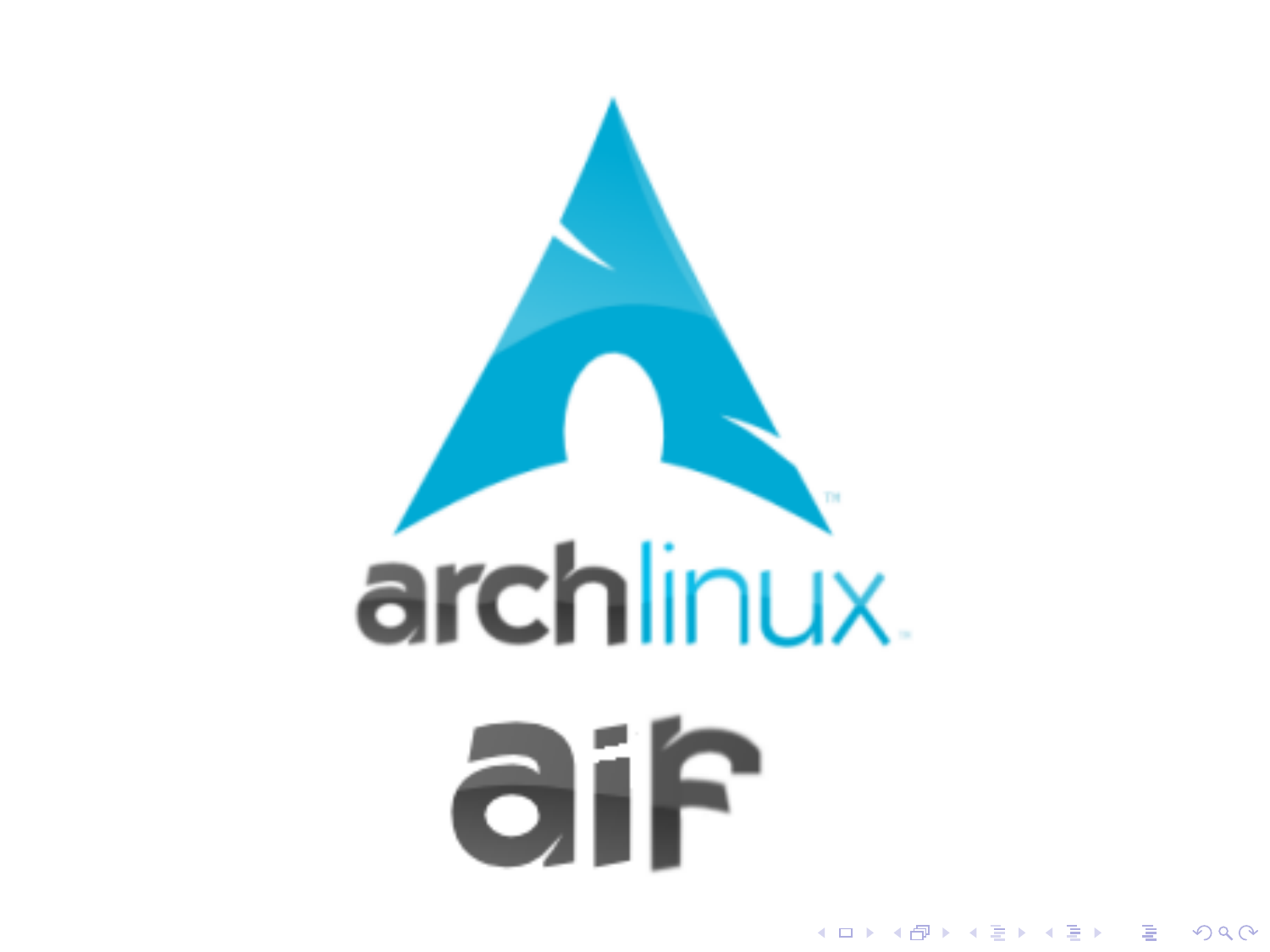Dieter Plaetinck

22-07-2010

K ロ ▶ K @ ▶ K 할 ▶ K 할 ▶ ... 할 ... 9 Q Q ·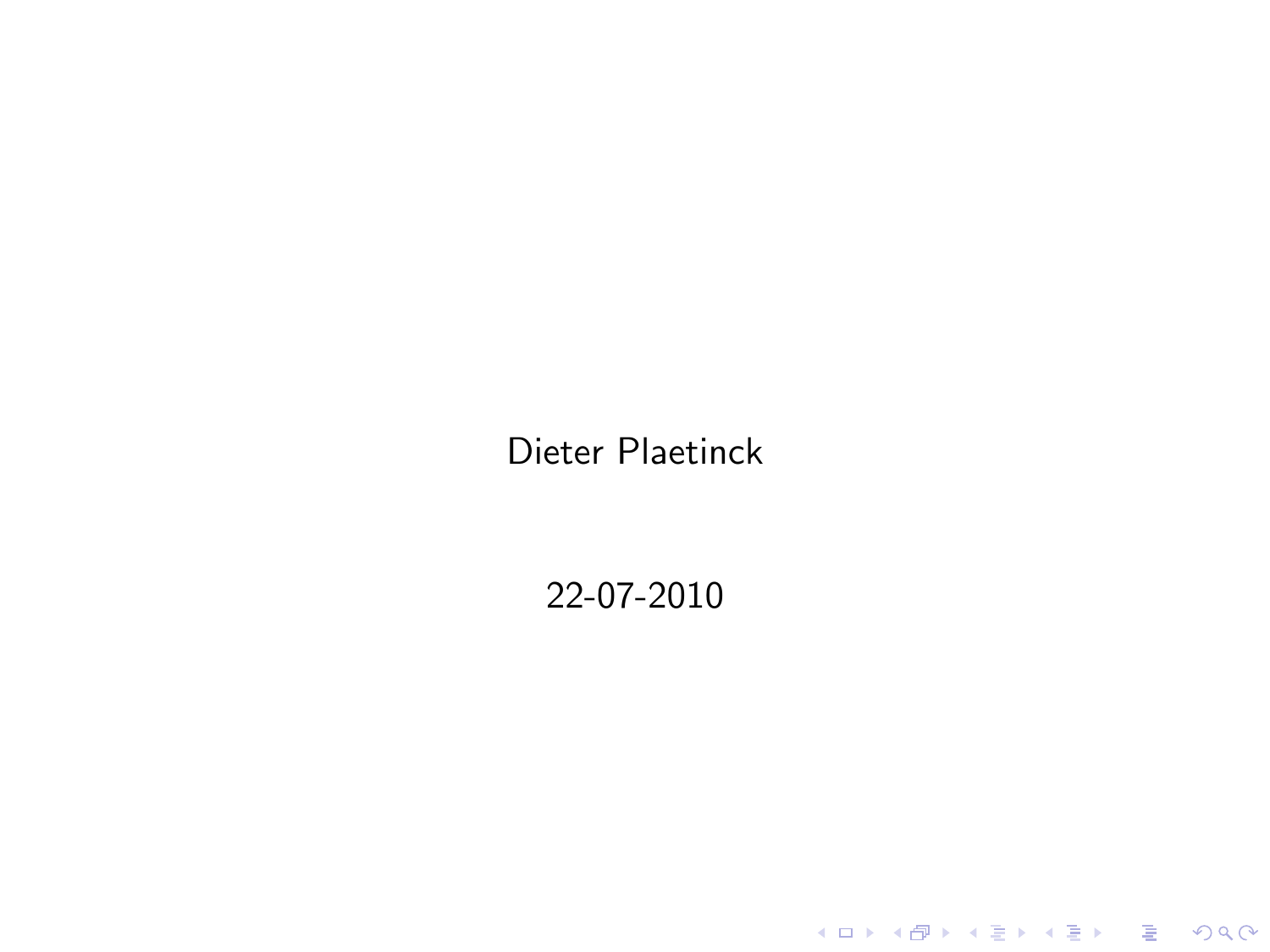- $\blacktriangleright$  History lesson
- $\blacktriangleright$  Release Engineering
- $\blacktriangleright$  Releng Projects
- $\triangleright$  AIF
- $\blacktriangleright$  Release model
- $\blacktriangleright$  your input here

K ロ ▶ K @ ▶ K 할 > K 할 > 1 할 > 1 ⊙ Q Q ^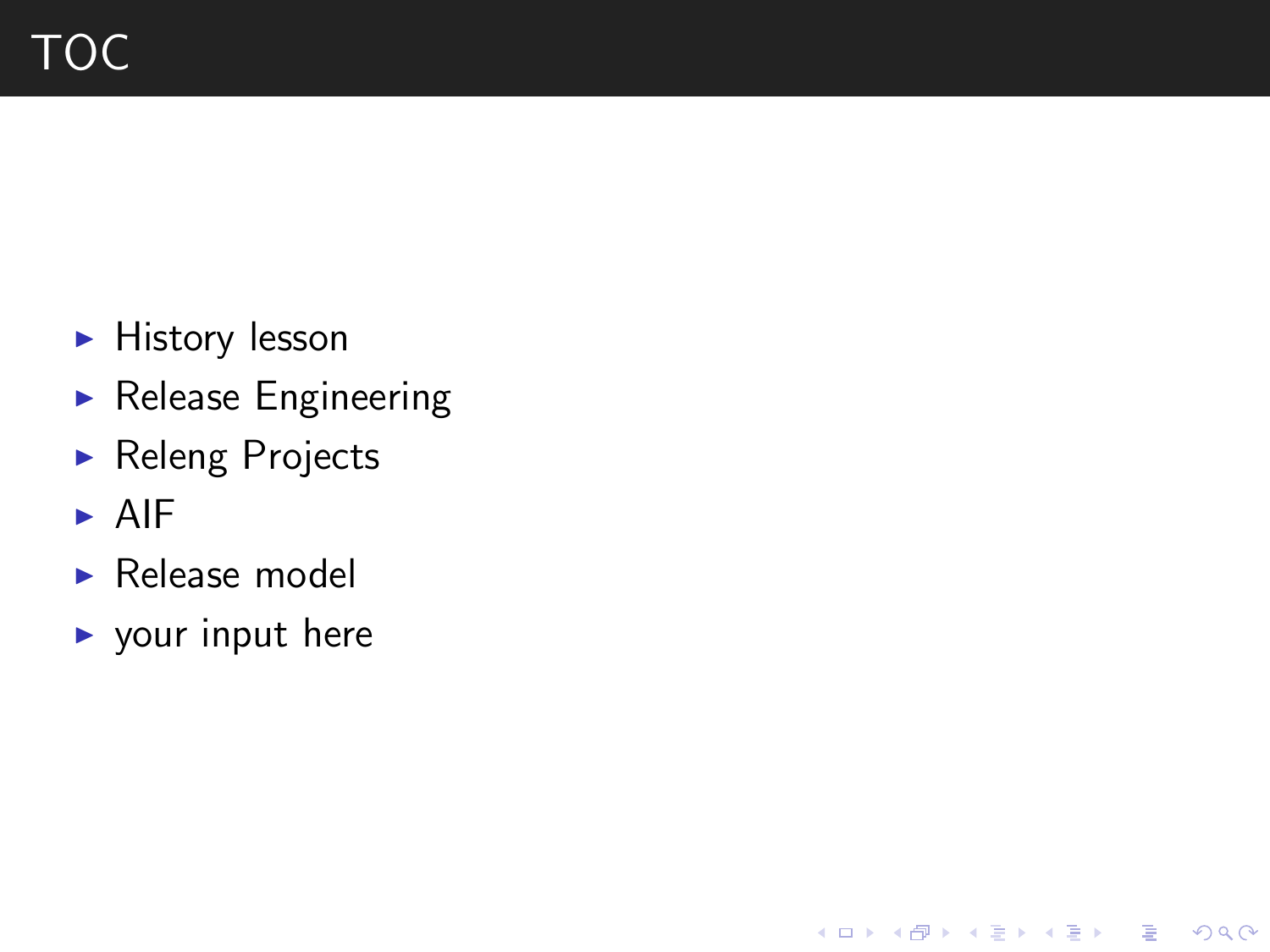- $\triangleright$  Okt-Dec 2008: AIF conception
- $\triangleright$  "interactive installer as proof of concept"
- ▶ 2009-01: Creation of releng team: Aaron, Gerhard, me

**KORK ERKER ADE YOUR** 

- $\triangleright$  2009.02: AIF as experimental alternative
- ▶ 2009.08: switched to aif + proper releng env
- $\blacktriangleright$  later: more improvements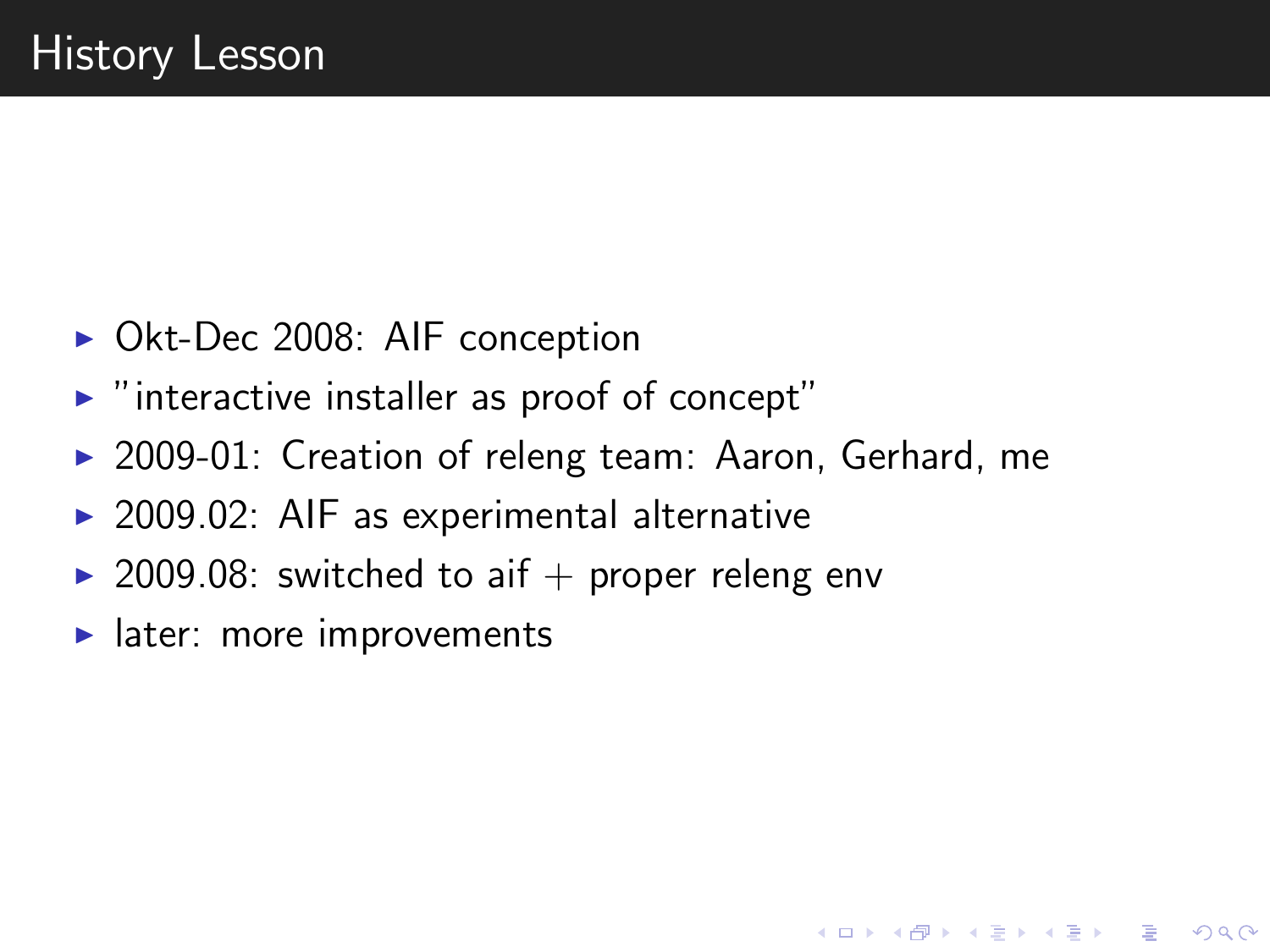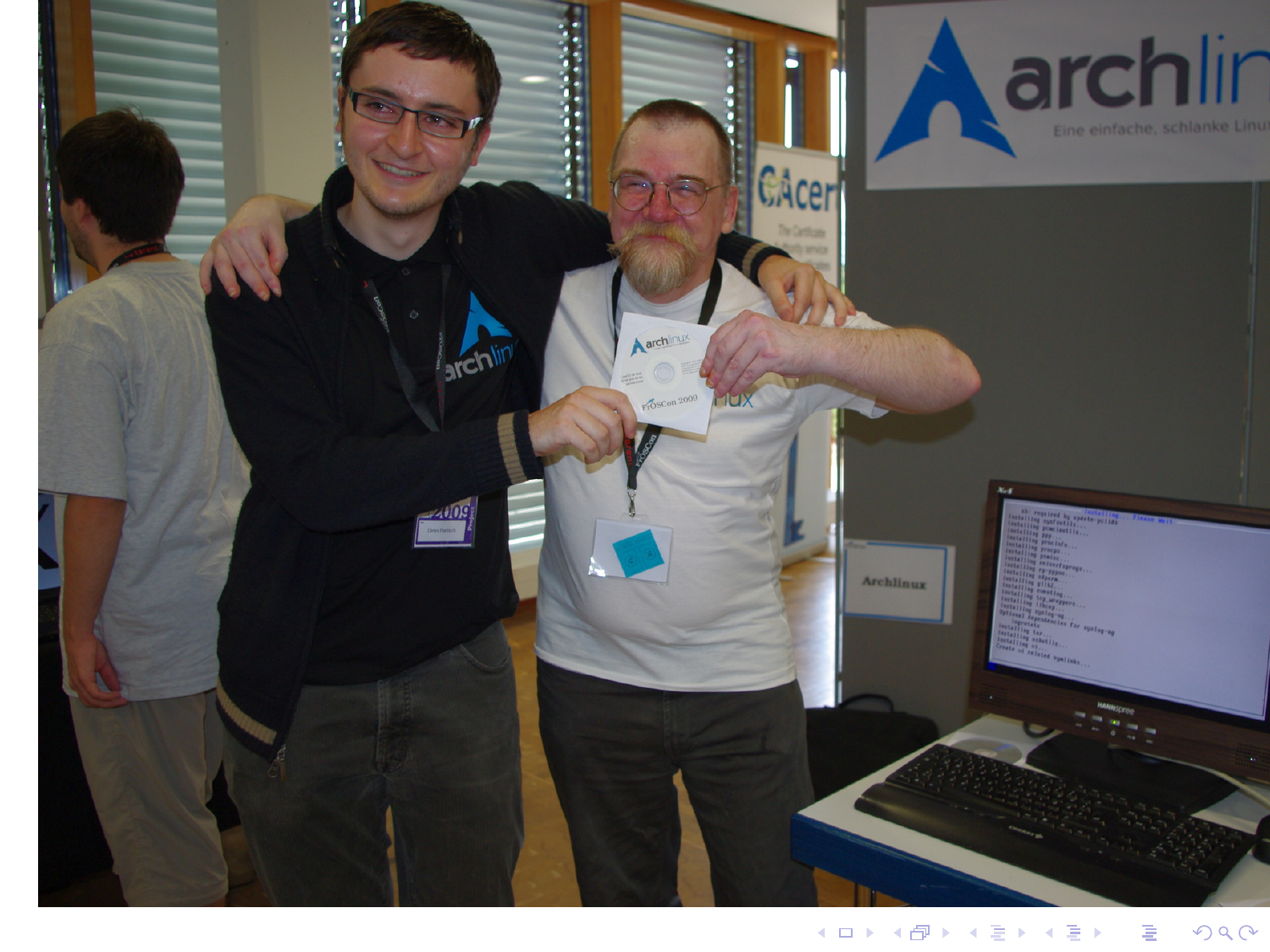- $\triangleright$  Odd ducks
- $\blacktriangleright$  Least accurately depicted team
- $\blacktriangleright$  Devs: Aaron, Gerhard, me
- ▶ Community: Matthias Dienstbier, Gerardo Exequiel Pozzi (djgera), ..

K ロ ▶ K @ ▶ K 할 ▶ K 할 ▶ 이 할 → 9 Q @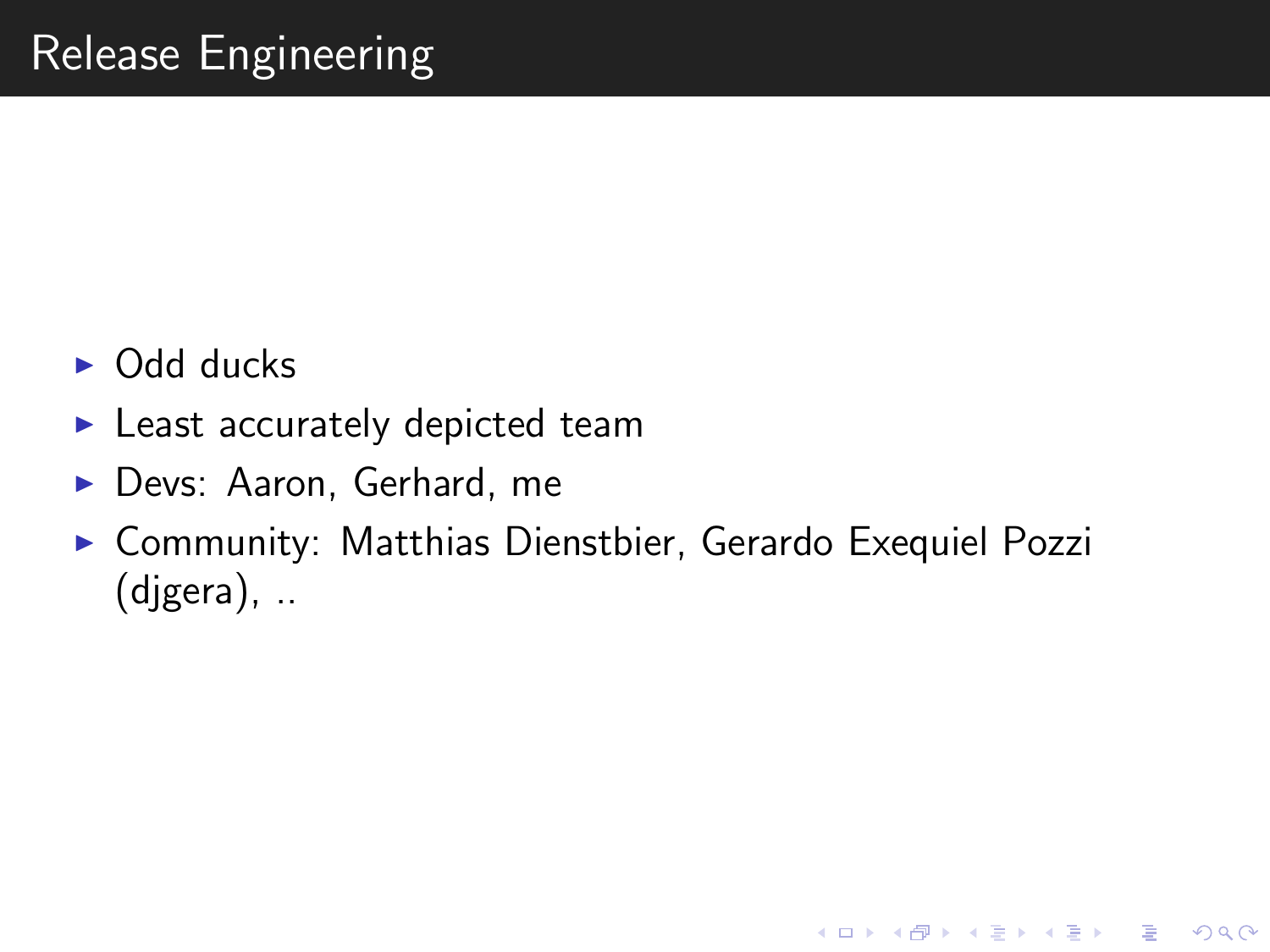# http://projects.archlinux.org/

**KORK ERKER ADE YOUR** 

- $\triangleright$  archiso (vs archboot, larch, archiso-live)
- $\triangleright$  aif
- $\triangleright$  official installation guide (vs beginners guide)
- $\blacktriangleright$  build environment (TU server)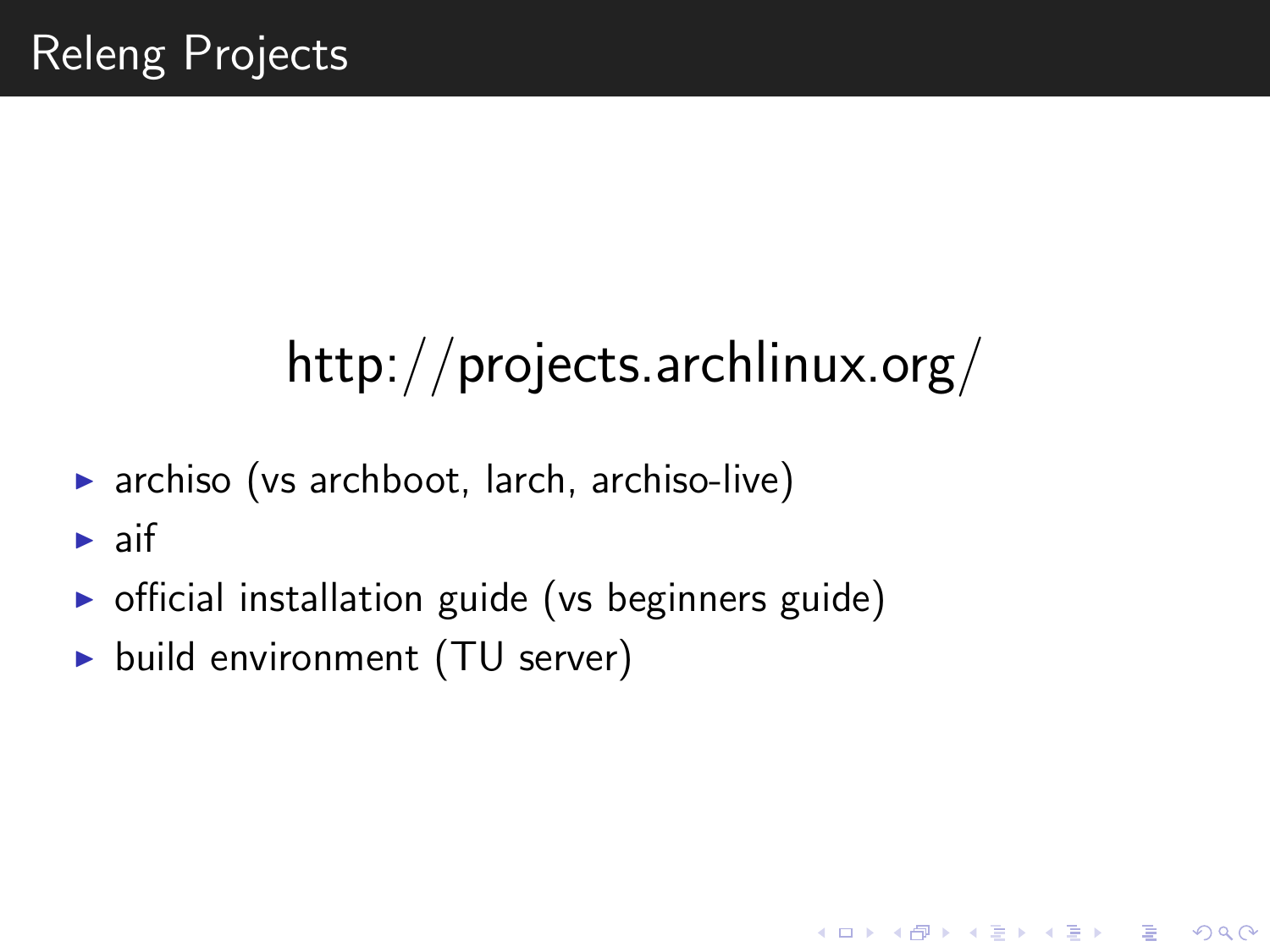- $\blacktriangleright$  interactive
- $\blacktriangleright$  automatic/unattended
- $\blacktriangleright$  cli and ncurses mode
- $\blacktriangleright$  disk editor with rollback (ext4, LVM, dm\_crypt, ..)

K ロ ▶ K @ ▶ K 할 ▶ K 할 ▶ 이 할 → 9 Q @

- $\blacktriangleright$  automatic config population
- $\blacktriangleright$  framework
- $\blacktriangleright$  test suite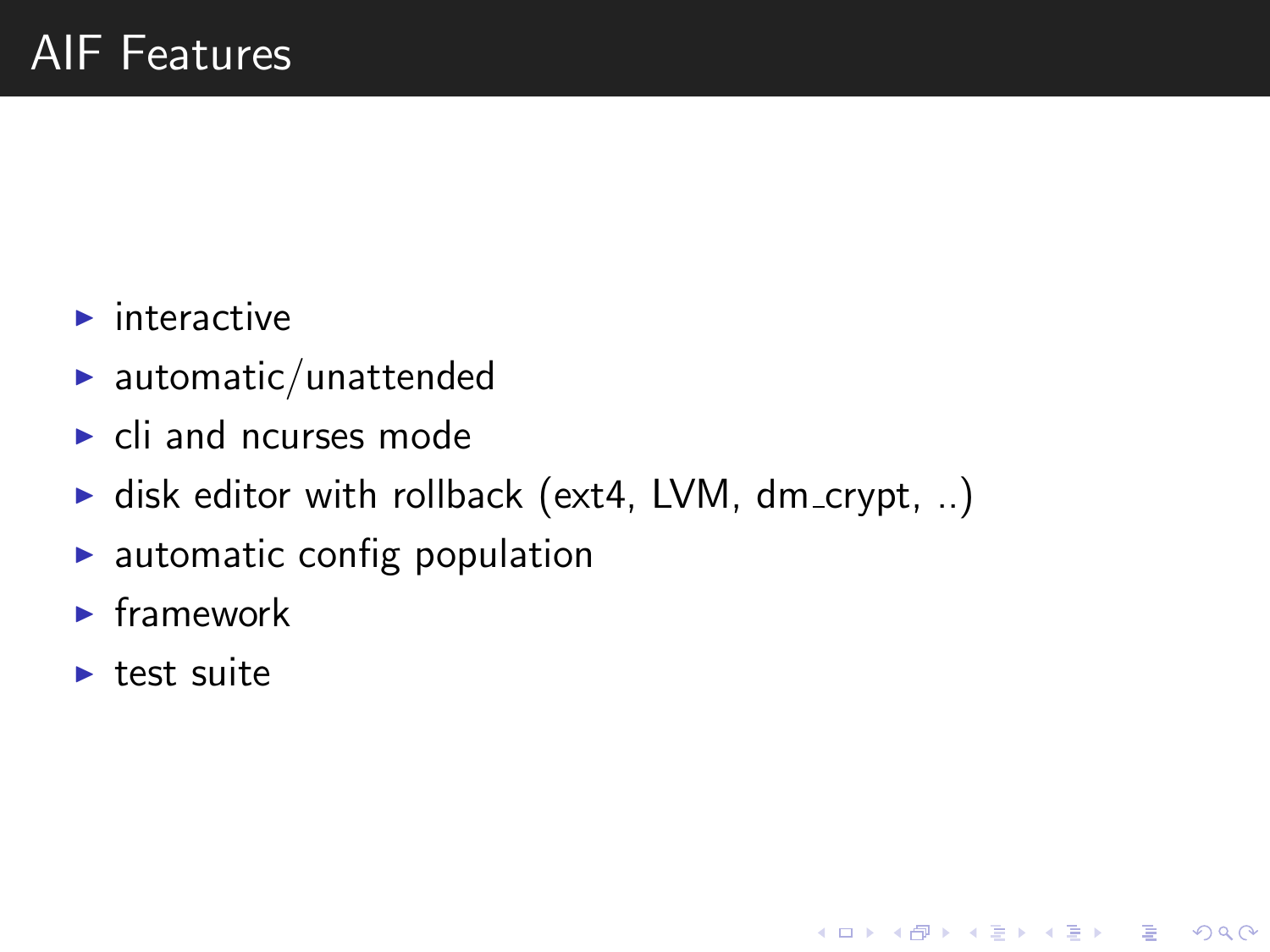## Arch Linux Installation Framework

#### Manage filesystems

Use the UP and DOWN arrows to navigate menus. Use TAB to switch between buttons and ENTER to select. Here you can manage your filesystems, block devices and virtual devices (device mapper). Note that you don't \*need\* to specify opts, labels or extra params if you're not using lvm, dm\_crypt,  $etc.$ 

#### /dev/sda raw->no fs  $7$ dev/sda1 raw->ext2;ues;/boot;no opts;no label;no params  $d$ ev/sda2 raw->dm crupt; yes; no mountpoint; no opts; encrypted; /dev/mapper/encrupted dm\_crupt->1vm-pv;ues;no\_mountpoint;no\_opts;no\_labe /dev/mapper/encrypted lvm-pv->lvm-vg;yes;no\_mountpoint;no\_opts;myvg;/dev lum-ug(myug)->lum-lu; yes; no mountpoint; no opts; roo /dev/mapper/myvg /dev/mapper/myvg-root lvm-lv(root)->ext4; yes; /; no\_opts; no\_label; no\_param **DONE** 100%  $\langle$ Cancel>  $0<sub>K</sub>$

**KOD KARD KED KED E YORA**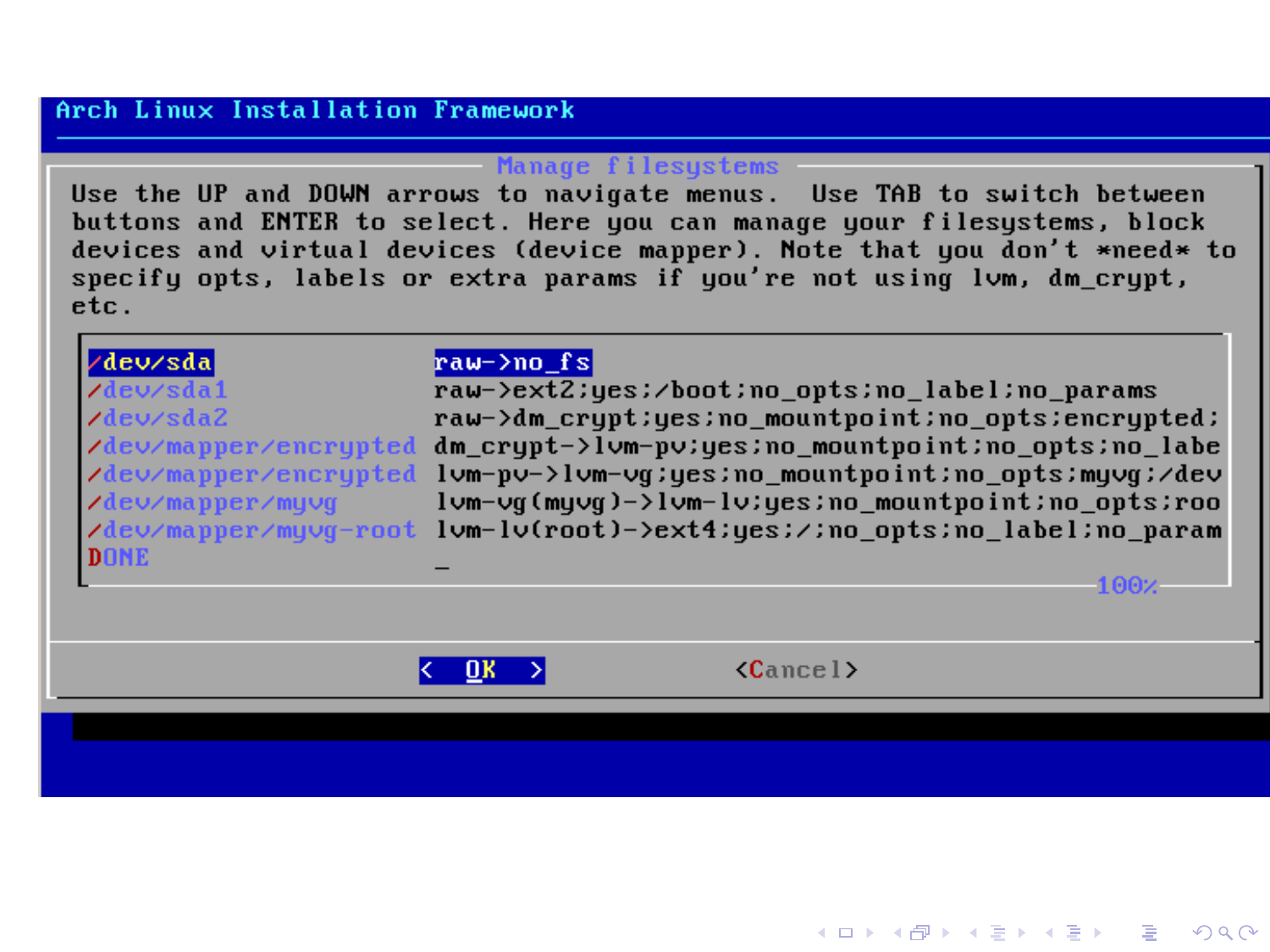### Arch Linux Installation Framework

Disabling all swapspace... Phase 1: Creating filesystems & blockdevices Making ext2 filesystem on /dev/sda1 Making dm\_crypt filesystem on /dev/sda2 Making lum-pu filesystem on /deu/mapper/encrypted Making lum-ug filesystem on /deu/mapper/encrypted+

K ロ ▶ K @ ▶ K 할 > K 할 > 1 할 > 1 이익어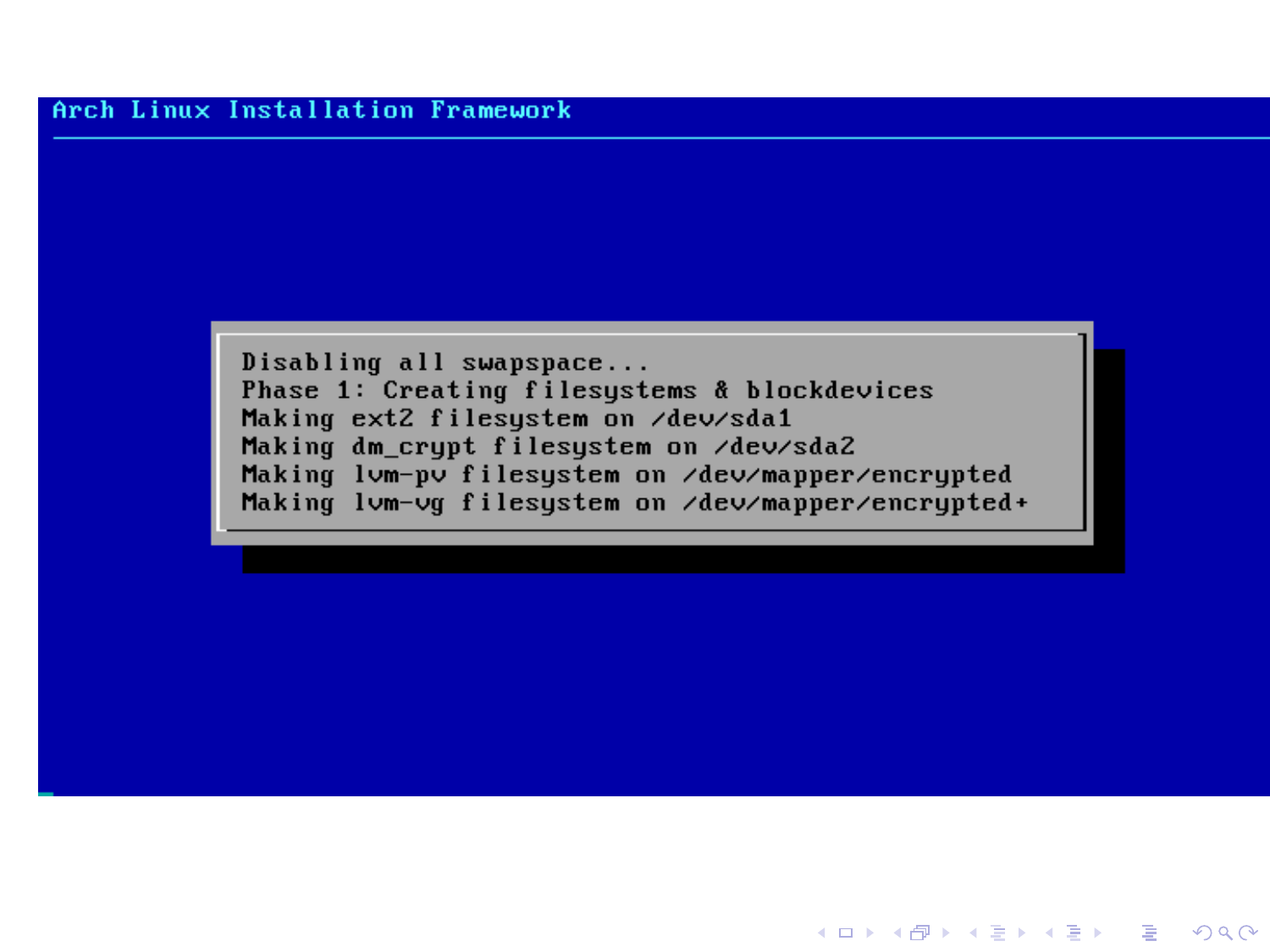[root@archiso ~]# aif -p automatic -c /usr/share/aif/examples/fancy-install-or ld a

Welcome to Arch Linux Installation Framework Automatic procedure running the fancy-install-on-sda example config. this wil nstall a system with lym on top of dm\_crypt. THIS WILL ERASE AND OVERWRITE YO ∠DEU⁄SDA. IF YOU DO NOT WANT THIS PRESS CTRL+C WITHIN 10 SECONDS Partitioning /dev/sda Disabling all swapspace... Phase 1: Creating filesystems & blockdevices Making ext2 filesystem on /dev/sda1 Making dm crupt filesustem on /dev/sda2 Please enter your passphrase to encrypt the device (with confirmation) Enter LUKS passphrase: Verifu passphrase: Please enter your passphrase to unlock the device Enter passphrase for /dev/sda2: Making lvm-pv filesystem on /dev/mapper/sda2crypt Making lym-yg filesystem on /dev/mapper/sda2crypt+ '[2^[2Making lvm-lv filesystem on /dev/mapper/cryptpool

**KOD KARD KED KED E VOOR**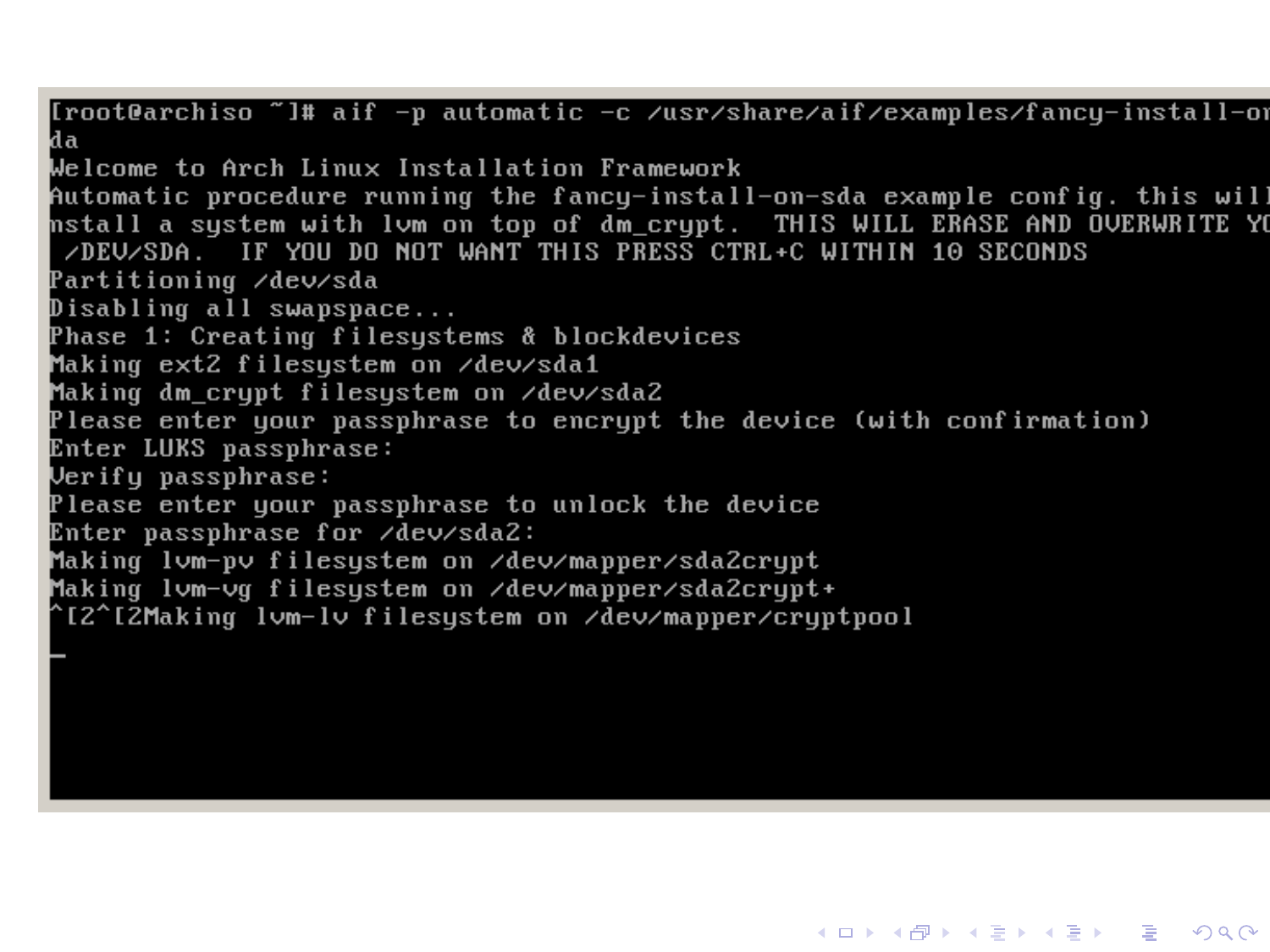:: Loading Keuboard Map: ANSI-dvorak **TDON** INIT: Entering runlevel: 3 :: Starting Suslog-NG **EDON** :: Starting Network **EDON** :: Mounting Network Filesustems **TDON** :: Starting Cron Daemon **EDON** swap 19 : ŌK  $lvm-lv$  cruptpool cruptroot 800.00 MB : NOT OK  $(1)$ mount /dev/mapper/cryptpool-cryptroot on / type xfs (rw) : OK mount /dev/mapper/cruptpool-crupthome on /home tupe xfs (rw): OK file /etc//test file : OK file //test file : OK file /root//test file : OK file /home//test file : OK file /var//test file : OK file zusrzbinzssh : OK nofile /sbin/mkfs.reiserfs : OK nopackage sudo : OK ping: unknown host archlinux.org ping 2 archlinux.org : NOT OK (2) ONE OR MORE TESTS FAILED! Arch Linux 2.6.30-ARCH (myhost) (vc/1) myhost login: \_

**KOD KARD KED KED E YORA**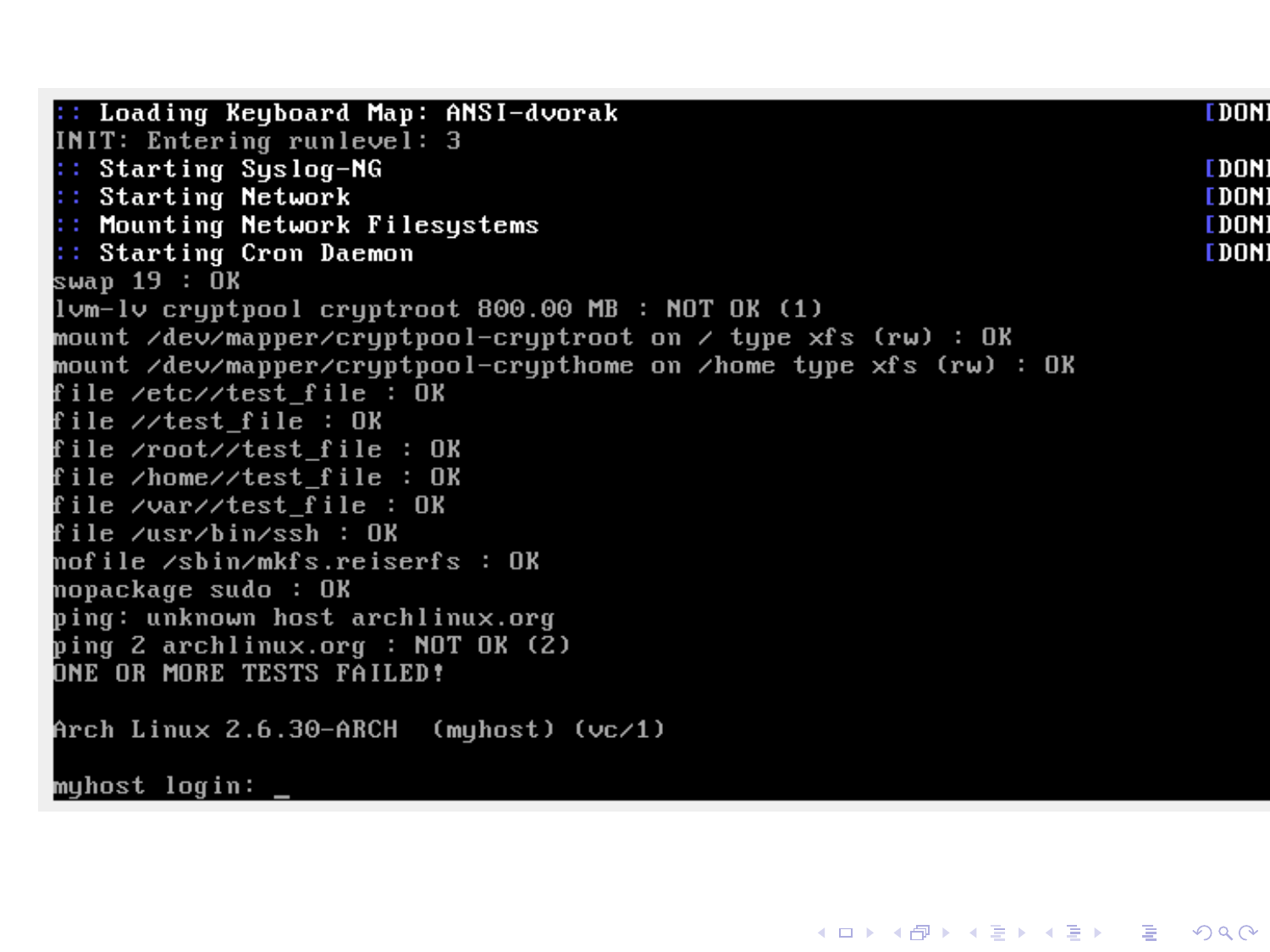- $\blacktriangleright$  simplify blockdevice code
- $\blacktriangleright$  btrfs
- $\triangleright$  SSD fs (NILFS?)
- $\blacktriangleright$  Softraid
- $\triangleright$  Integration between pxe and automated installs

K ロ ▶ K @ ▶ K 할 ▶ K 할 ▶ 이 할 → 9 Q @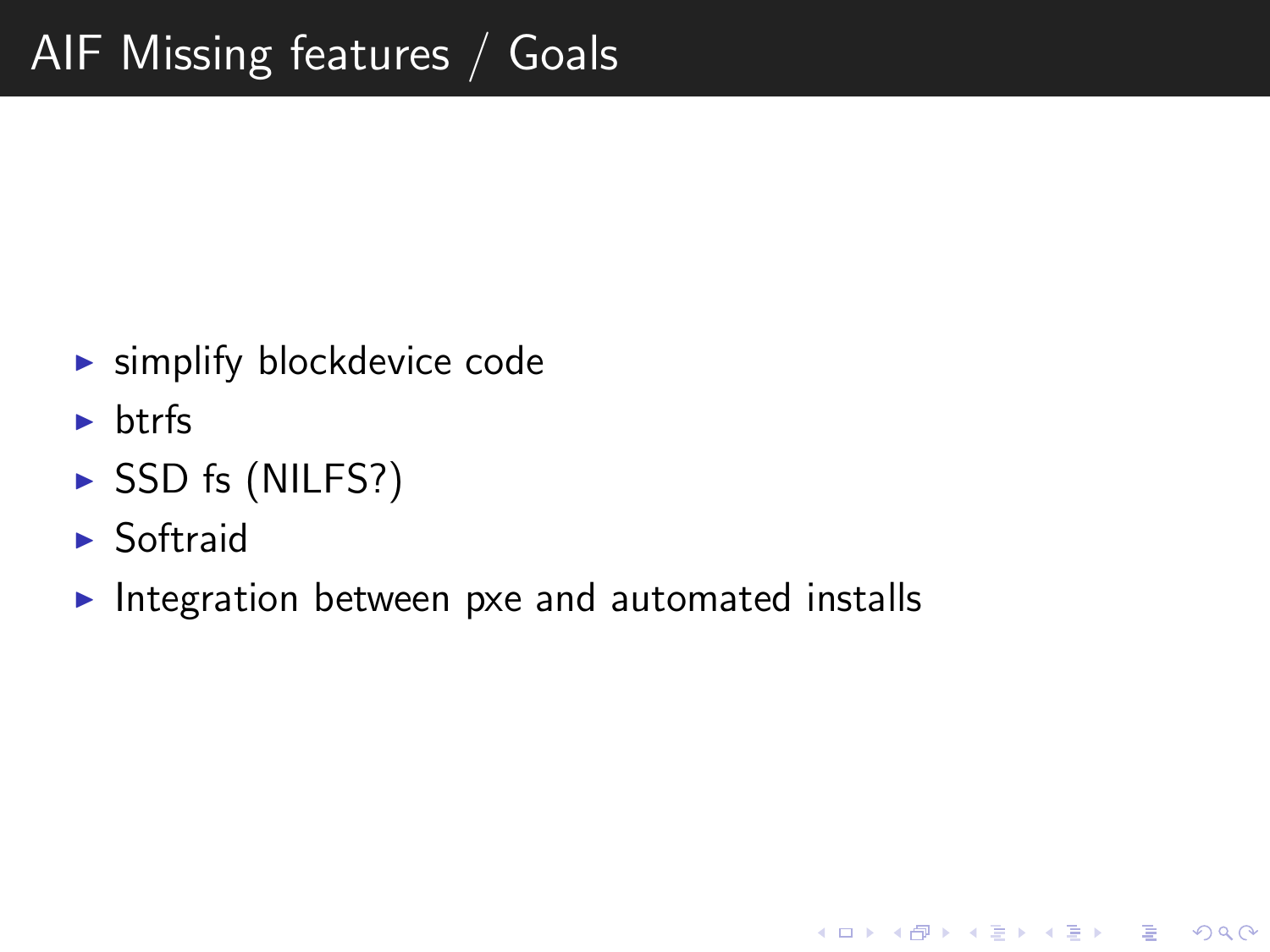- $\blacktriangleright$  bash
- $\blacktriangleright$  libraries. libui-sh
- $\blacktriangleright$  procedures, partial procedures

K ロ ▶ K @ ▶ K 할 > K 할 > 1 할 > 1 이익어

- $\blacktriangleright$  module
- $\blacktriangleright$  profiles (config files)
- $\blacktriangleright$  phases, workers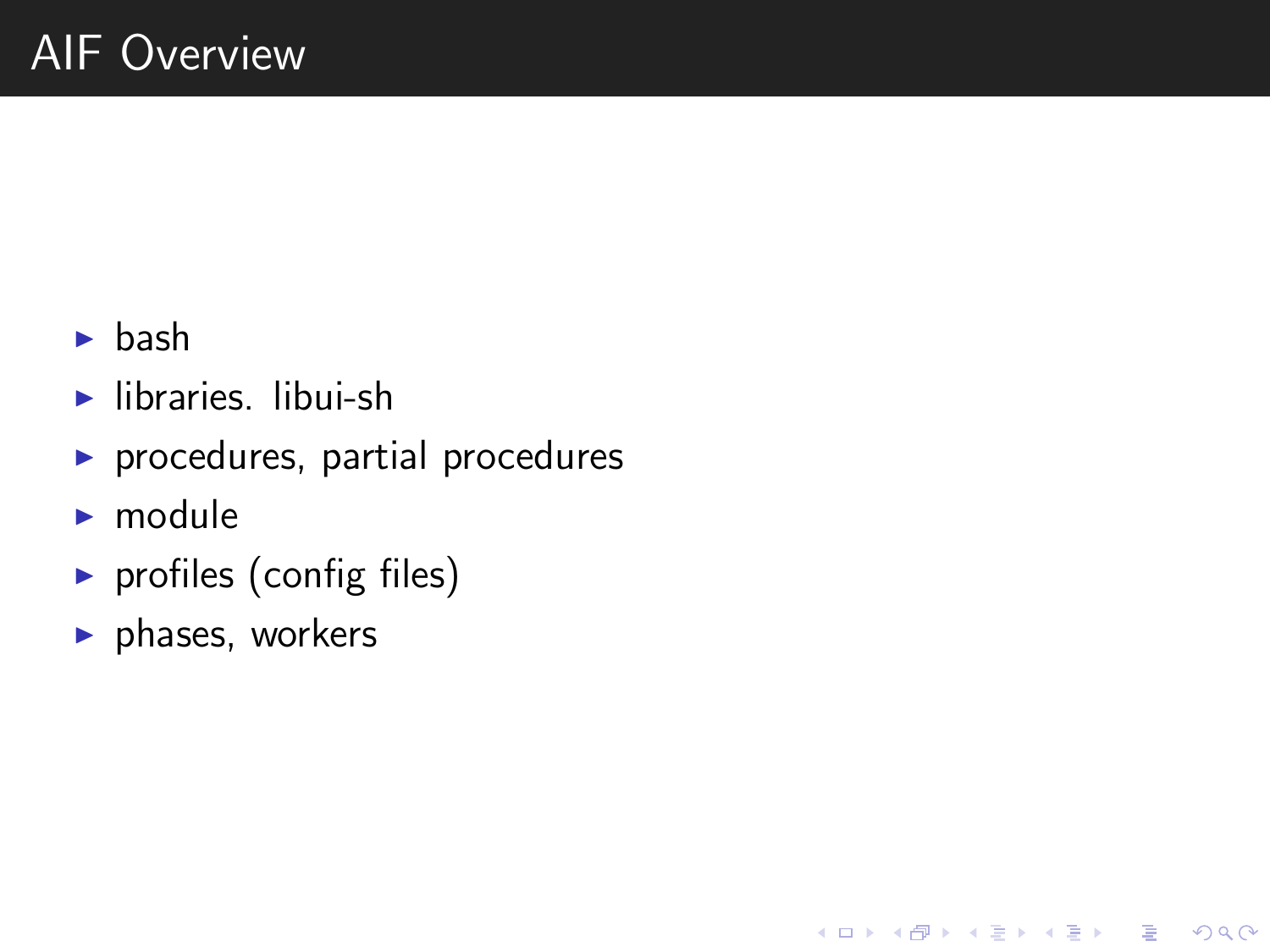- $\blacktriangleright$  dream world: every kernel release
- $\blacktriangleright$  misconceptions ("I need to reinstall", "You can use any image", ...)

K ロ ▶ K @ ▶ K 할 > K 할 > 1 할 > 1 이익어

 $\blacktriangleright$  real world: ??